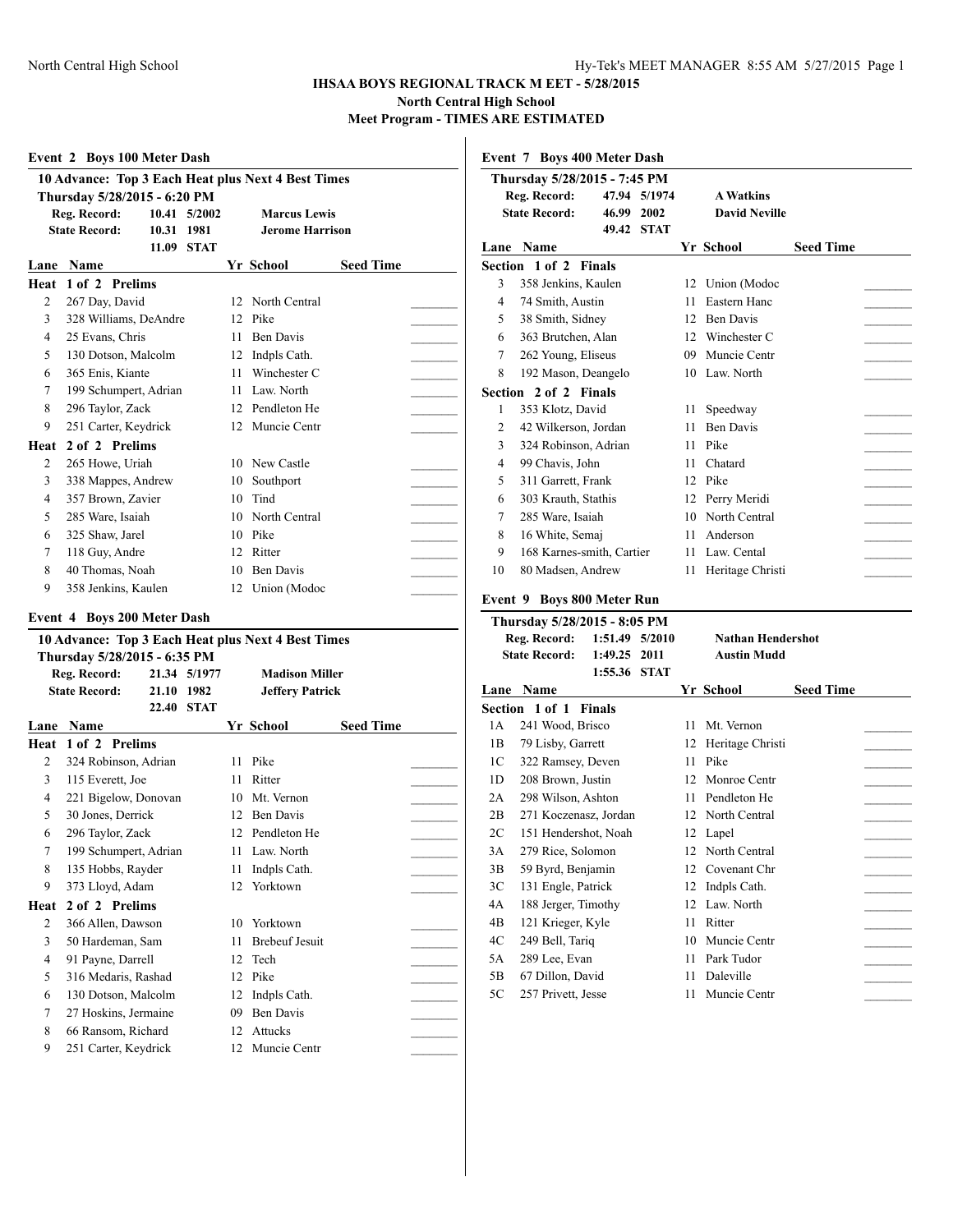|    | Event 5 Boys 1600 Meter Run           |                |             |    |                       |                  |  |
|----|---------------------------------------|----------------|-------------|----|-----------------------|------------------|--|
|    | Thursday 5/28/2015 - 7:20 PM          |                |             |    |                       |                  |  |
|    | Reg. Record:                          | 4:10.39 5/1993 |             |    | <b>Nick Middleton</b> |                  |  |
|    | <b>State Record:</b>                  | 4:03.00        | 2011        |    | <b>Austin Mudd</b>    |                  |  |
|    |                                       | 4:16.50        | <b>STAT</b> |    |                       |                  |  |
|    | Lane Name                             |                |             |    | Yr School             | <b>Seed Time</b> |  |
|    | Section 1 of 1 Finals                 |                |             |    |                       |                  |  |
| 1  | 54 Snider, Zack                       |                |             | 12 | <b>Brebeuf Jesuit</b> |                  |  |
| 2  | 141 O'Neil, Patrick                   |                |             | 12 | Indpls Cath.          |                  |  |
| 3  | 186 Hoeft. Ethan                      |                |             |    | 12 Law North          |                  |  |
| 4  | 236 Rush, Aaron                       |                |             | 11 | Mt. Vernon            |                  |  |
| 5  | 292 Jones, Parker                     |                |             |    | 10 Pendleton He       |                  |  |
| 6  | 279 Rice, Solomon                     |                |             |    | 12 North Central      |                  |  |
| 7  | 59 Byrd, Benjamin                     |                |             |    | 12 Covenant Chr       |                  |  |
| 8  | 169 Lawrence, Darin                   |                |             |    | 12 Law. Cental        |                  |  |
| 9  | 117 Fierst, Jacob                     |                |             |    | 12 Ritter             |                  |  |
| 10 | 6 Kabir, Jason                        |                |             | 11 | Anderson              |                  |  |
| 11 | 305 Tansy, John                       |                |             |    | 11 Perry Meridi       |                  |  |
| 12 | 268 Faler, Adam                       |                |             |    | 10 North Central      |                  |  |
| 13 | 187 Hoskins, Matthew                  |                |             | 11 | Law. North            |                  |  |
| 14 | 64 Brooks, Blake                      |                |             |    | 12 Cowan              |                  |  |
| 15 | 70 Orchard, Cade                      |                |             | 09 | Delta                 |                  |  |
| 16 | 71 Zirkle, Nathan                     |                |             | 11 | Delta                 |                  |  |
|    |                                       |                |             |    |                       |                  |  |
|    |                                       |                |             |    |                       |                  |  |
|    | Event 10 Boys 3200 Meter Run          |                |             |    |                       |                  |  |
|    | Thursday 5/28/2015 - 8:25 PM          |                |             |    |                       |                  |  |
|    | Reg. Record:                          | 9:07.94 5/1982 |             |    | <b>Todd Crosson</b>   |                  |  |
|    | <b>State Record:</b>                  | 8:55.10 1975   |             |    | <b>Rudy Chapa</b>     |                  |  |
|    |                                       | 9:16.26 STAT   |             |    |                       |                  |  |
|    | Lane Name                             |                |             |    | Yr School             | <b>Seed Time</b> |  |
|    | Section 1 of 1 Finals                 |                |             |    |                       |                  |  |
| 1  | 126 Wehrle, Max                       |                |             | 11 | Ritter                |                  |  |
| 2  | 236 Rush, Aaron                       |                |             | 11 | Mt. Vernon            |                  |  |
| 3  | 234 Noble, Christian                  |                |             | 11 | Mt. Vernon            |                  |  |
| 4  | 54 Snider, Zack                       |                |             |    | 12 Brebeuf Jesuit     |                  |  |
| 5  | 46 Coffey, David                      |                |             | 11 | <b>Brebeuf Jesuit</b> |                  |  |
| 6  | 122 Odell, Jona                       |                |             | 12 | Ritter                |                  |  |
| 7  | 282 Smith, Conor                      |                |             | 12 | North Central         |                  |  |
| 8  | 306 Barron, Eric                      |                |             | 10 | Pike                  |                  |  |
| 9  | 292 Jones, Parker                     |                |             | 10 | Pendleton He          |                  |  |
| 10 | 81 McDonald, Paul                     |                |             | 10 | Heritage Christi      |                  |  |
| 11 | 127 Bessler, Christopher              |                |             | 11 | Indpls Cath.          |                  |  |
| 12 | 112 Sullivan, Sean                    |                |             | 12 | Chatard               |                  |  |
| 13 | 173 Lukens, Andrew                    |                |             | 11 | Law. Cental           |                  |  |
| 14 | 361 Herbst, Alex                      |                |             | 09 | Wapahani              |                  |  |
| 15 | 71 Zirkle, Nathan<br>372 Kratz, Kevin |                |             | 11 | Delta                 |                  |  |

|                | <b>Event 3 Boys 110 Meter Hurdles</b>                                 |            |              |          |                                                    |                  |  |
|----------------|-----------------------------------------------------------------------|------------|--------------|----------|----------------------------------------------------|------------------|--|
|                |                                                                       |            |              |          | 10 Advance: Top 3 Each Heat plus Next 4 Best Times |                  |  |
|                | Thursday 5/28/2015 - 6:25 PM                                          |            |              |          |                                                    |                  |  |
|                | Reg. Record:                                                          |            | 13.94 5/1977 |          | J. Hill & R. Kennedy                               |                  |  |
|                | <b>State Record:</b>                                                  | 13.64 1976 |              |          | <b>Jerry Hill</b>                                  |                  |  |
|                |                                                                       |            | 14.85 STAT   |          |                                                    |                  |  |
| Lane           | Name                                                                  |            |              |          | Yr School                                          | <b>Seed Time</b> |  |
| Heat           | 1 of 2 Prelims                                                        |            |              |          |                                                    |                  |  |
| 2              | 39 Smith, Tevin                                                       |            |              | 11       | <b>Ben Davis</b>                                   |                  |  |
| 3              | 194 Myers, Kivahni                                                    |            |              | 11       | Law. North                                         |                  |  |
| 4              | 167 Jones, Rashawn                                                    |            |              | 11       | Law. Cental                                        |                  |  |
| 5              | 68 Bechdolt, Mason                                                    |            |              |          | 12 Delta                                           |                  |  |
| 6              | 154 Thompson, Sean                                                    |            |              | 11       | Lapel                                              |                  |  |
| 7              | 301 Buchanan, Christian                                               |            |              |          | 11 Perry Meridi                                    |                  |  |
| 8              | 214 Mitchell, Nick                                                    |            |              | 09       | Monroe Centr                                       |                  |  |
| 9              | 362 Waters, Samson                                                    |            |              | 12       | Wes-Del                                            |                  |  |
| Heat           | 2 of 2 Prelims                                                        |            |              |          |                                                    |                  |  |
| 2              | 205 Williams, Gano                                                    |            |              | 11       | Law. North                                         |                  |  |
| 3              | 286 Hutson, Fred                                                      |            |              | 11       | Northwest                                          |                  |  |
| 4              | 15 West, Alonzo                                                       |            |              |          | 12 Anderson                                        |                  |  |
| 5              | 332 Davis, Cooper                                                     |            |              | 11       | Southport                                          |                  |  |
| 6              | 315 McGuire, Brandon                                                  |            |              |          | 10 Pike                                            |                  |  |
| 7              | 272 Maquire, Cole                                                     |            |              |          | 09 North Central                                   |                  |  |
| 8              | 90 Hood, Keith                                                        |            |              | 12       | Tech                                               |                  |  |
| 9              | 161 Bussey, Chandler                                                  |            |              | 10       | Law. Cental                                        |                  |  |
|                |                                                                       |            |              |          |                                                    |                  |  |
|                | <b>Event 8 Boys 300 Meter Hurdles</b><br>Thursday 5/28/2015 - 7:55 PM |            |              |          |                                                    |                  |  |
|                | Reg. Record:                                                          |            | 37.35 5/2003 |          | <b>Brandys Green</b>                               |                  |  |
|                | <b>State Record:</b>                                                  | 36.26 2007 |              |          | <b>Bryce Brown</b>                                 |                  |  |
|                |                                                                       |            | 38.78 STAT   |          |                                                    |                  |  |
|                | Lane Name                                                             |            |              |          | Yr School                                          | <b>Seed Time</b> |  |
|                | Section 1 of 2 Finals                                                 |            |              |          |                                                    |                  |  |
| 3              | 205 Williams, Gano                                                    |            |              | 11       | Law. North                                         |                  |  |
| 4              | 300 Brown, Anthony                                                    |            |              |          | 10 Perry Meridi                                    |                  |  |
| 5              | 84 Grammer, Noah                                                      |            |              | 12       | Herron                                             |                  |  |
| 6              | 43 Williams, Corey                                                    |            |              | 11       | <b>Ben Davis</b>                                   |                  |  |
| 7              | 217 Randall, Joshua                                                   |            |              | 11       | Monroe Centr                                       |                  |  |
| 8              | 359 Skye, Logan                                                       |            |              |          | <b>Union City</b>                                  |                  |  |
|                | Section 2 of 2 Finals                                                 |            |              |          |                                                    |                  |  |
| 1              | 343 Stroub, Charlie                                                   |            |              | 11       | Southport                                          |                  |  |
| $\overline{c}$ | 15 West, Alonzo                                                       |            |              | 12       | Anderson                                           |                  |  |
| 3              | 154 Thompson, Sean                                                    |            |              |          |                                                    |                  |  |
| 4              |                                                                       |            |              |          |                                                    |                  |  |
|                |                                                                       |            |              | 11       | Lapel                                              |                  |  |
|                | 167 Jones, Rashawn                                                    |            |              | 11       | Law. Cental                                        |                  |  |
| 5              | 68 Bechdolt, Mason                                                    |            |              | 12       | Delta                                              |                  |  |
| 6              | 203 Tunstall Jr, Dushawn                                              |            |              | 11       | Law. North                                         |                  |  |
| 7              | 315 McGuire, Brandon                                                  |            |              | 10       | Pike                                               |                  |  |
| 8              | 65 Brown, Jaylen                                                      |            |              | 12       | Attucks                                            |                  |  |
| 9<br>10        | 272 Maquire, Cole<br>39 Smith, Tevin                                  |            |              | 09<br>11 | North Central<br><b>Ben Davis</b>                  |                  |  |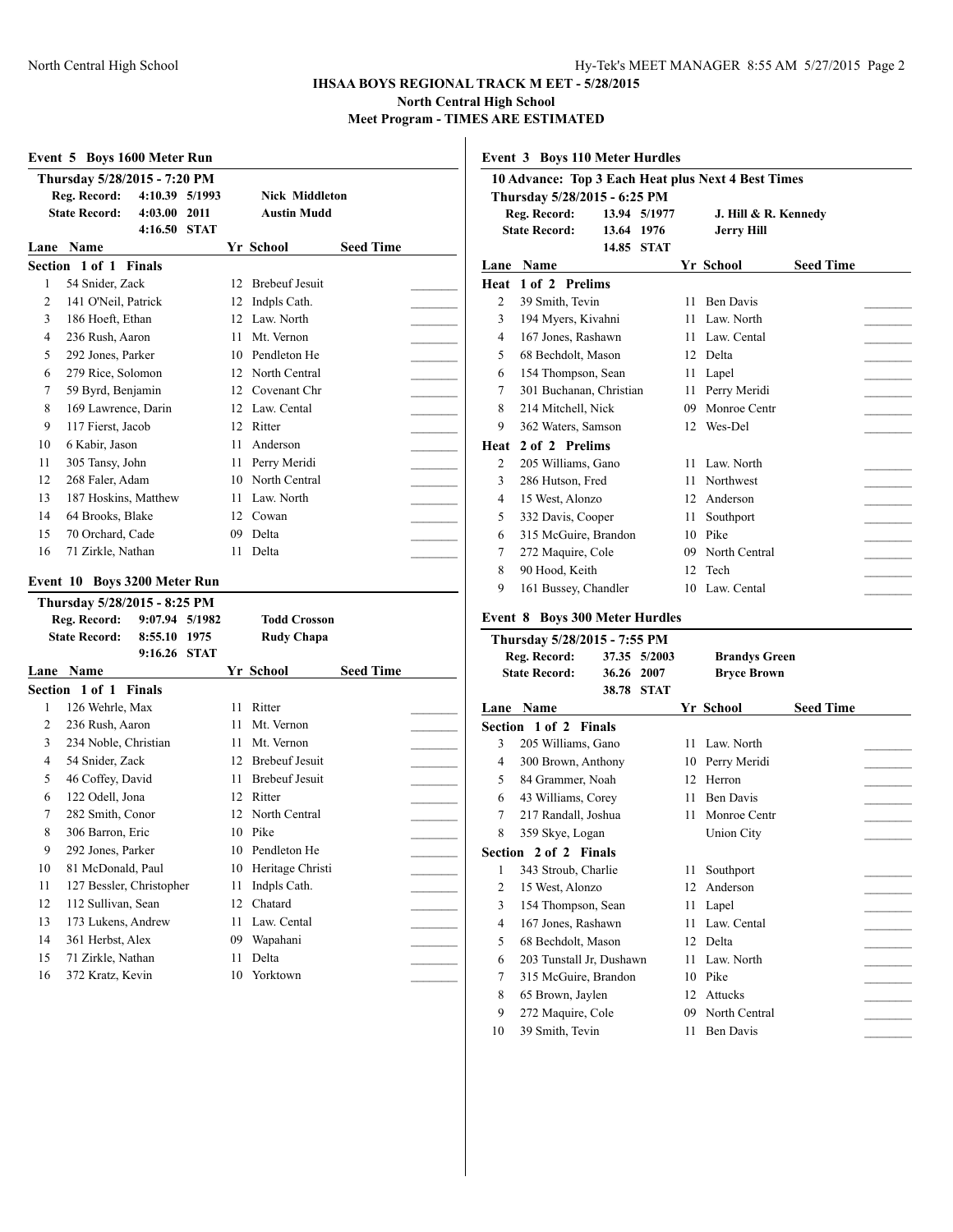### **Event 6 Boys 4x100 Meter Relay Thursday 5/28/2015 - 7:35 PM Reg. Record: 41.49 5/2008 Hester, Williams R., Williams L., Terrell State Record: 41.02 1982 Young, Patrick, Moore, Price 42.65 STAT Lane Team Relay Seed Time Section 1 of 2 Finals** 3 Monroe Centr \_\_\_\_\_\_\_\_\_ 1) 220 Writtenhouse, Tyler 09 2) 215 Pierce, Drew 10 3) 214 Mitchell, Nick 09 4) 217 Randall, Joshua 11 5) 213 Jones, Austin 12 6) 218 Sears, Randal 12 4 Muncie Centr 1) 260 Twilley, Travies 12 2) 251 Carter, Keydrick 12 3) 258 Searcy, Akil 10 4) 250 Branson, Amel 09 5) 252 Hall, Drake 09 6) 253 Hill, Michael 11 5 Lapel 1) 155 Voegle, Seth 12 2) 152 Loller, Hunter 10 3) 153 Sakeuh, Matthew 09 4) 148 Bowen, Cameron 10 5) 150 Clouse, Jordan 12 6) 154 Thompson, Sean 11 7) 149 Butcher, Andy 11  $6$  Chatard  $\qquad \qquad$ 1) 98 Bunnell, Marlin 12 2) 102 Grote, Tommy 11 3) 99 Chavis, John 11 4) 111 Stiver, Jarrod 10 5) 109 Sammy, Robert 11 6) 108 Sammy, Brandon 10 7) 101 Grote, Nick 11 8) 110 Saunders, Pete 11 7 Tech \_\_\_\_\_\_\_\_\_ 1) 87 Gardner, Quavon 11 2) 88 Gates, Jimmy 11 3) 90 Hood, Keith 12 4) 91 Payne, Darrell 12 5) 85 Broner, Anfernee 11 6) 89 Graham, Kelan 11 7) 92 Powell, Coulter 11 8) 94 Wakefield, Quantrell 12 Muncie Burri 1) 243 Baker, Dominick 11 2) 244 Bohanon, Dmitri 10 3) 245 Leusmann, Alexander 09 4) 242 Ahmed, Akrem 12 5) 246 Shoults, Joshua 10

**Section 2 of 2 Finals** 1 Anderson 1) 7 McClendon, Dayquez 09 2) 17 Williams, Khalil 12 3) 14 Tilford, Dominic 12 4) 9 Owens, ZacAree 10 5) 12 Reynolds, Najee 11 6) 11 Phillips, Joshua 11 7) 2 Armstrong, Aaron 09 2 Speedway 1) 350 Fritz, Andrew 10 2) 351 Hubbard, Isaiah 12 3) 352 Jones, Jacob 10 4) 353 Klotz, David 11 5) 354 Tyler, Cameron 11 6) 355 Valentine, Chris 09 7) 356 Wilcher, D'Ante 11 3 Southport 1) 338 Mappes, Andrew 10 2) 349 Walton, Eli 11 3) 336 Griffin, William 12 4) 348 Walker, Devin 12 5) 346 Tucker, Cardell 12 6) 340 Raisor, Kyle 11 7) 334 Ferguson, Aaron 12 4 Indpls Cath. 1) 130 Dotson, Malcolm 12 2) 134 Hill, Ronnie 12 3) 135 Hobbs, Rayder 11 4) 128 Bond, Zack 11 5) 138 Letcher, Alec 12 6) 136 Jackson, Jamal 11 7) 140 Nickolson, Kyle 09 8) 142 Oskins, Satchel 10 5 Ben Davis 1) 25 Evans, Chris 11 2) 30 Jones, Derrick 12 3) 40 Thomas, Noah 10 4) 35 Powell, Christian 11 5) 32 Ladd, Julian 10 6) 27 Hoskins, Jermaine 09 7) 41 White, Arlie 11 8) 44 Williams, Rodney 11 6 Law. North \_\_\_\_\_\_\_\_\_ 1) 199 Schumpert, Adrian 11 2) 182 Clay III, William 11 3) 203 Tunstall Jr, Dushawn 11 4) 189 Lee, Jr, Jonathan 12 5) 193 McClaren Jr, Roger 09 6) 202 Smith, Elijah 10 7) 191 Martin, Brandon 11 8) 206 Williams, Martell 10 7 Pike  $\overline{a}$ 1) 328 Williams, DeAndre 12 2) 325 Shaw, Jarel 10 3) 316 Medaris, Rashad 12 4) 307 Bellamy, Lavante 12 5) 320 Peterson, Cameron 09 6) 310 Ford, Duron 10 7) 314 Jackson, DeShaun 11 8) 329 Young, Andrew 10 8 Law. Cental 1) 156 Adams, Austin 09 2) 162 Doaks, Gerrid 11 3) 170 Lee, Thomas 11 4) 176 Muhammad, Calieel 12 5) 165 Hill, Steven 12 6) 157 Ball, Dashawn 10 7) 163 Graves, Ian 12 8) 179 Suiter, Ballard 11 9 North Central 1) 267 Day, David 12 2) 274 Moore, Isaiah 09 3) 280 Roberts, Austin 11 4) 283 Stokes, George 09 5) 272 Maquire, Cole 09 6) 269 Henderson, Daryl 11 7) 284 Trotter, Jonathan 12 10 Mt. Vernon 1) 237 Shannon, Brayton 12 2) 233 Nelson, Juwann 11 3) 240 White, Caleb 12 4) 238 Werner, Dan 12 5) 221 Bigelow, Donovan 10 6) 224 Bradfield, Brendan 11 7) 226 Dixon, Jamal 09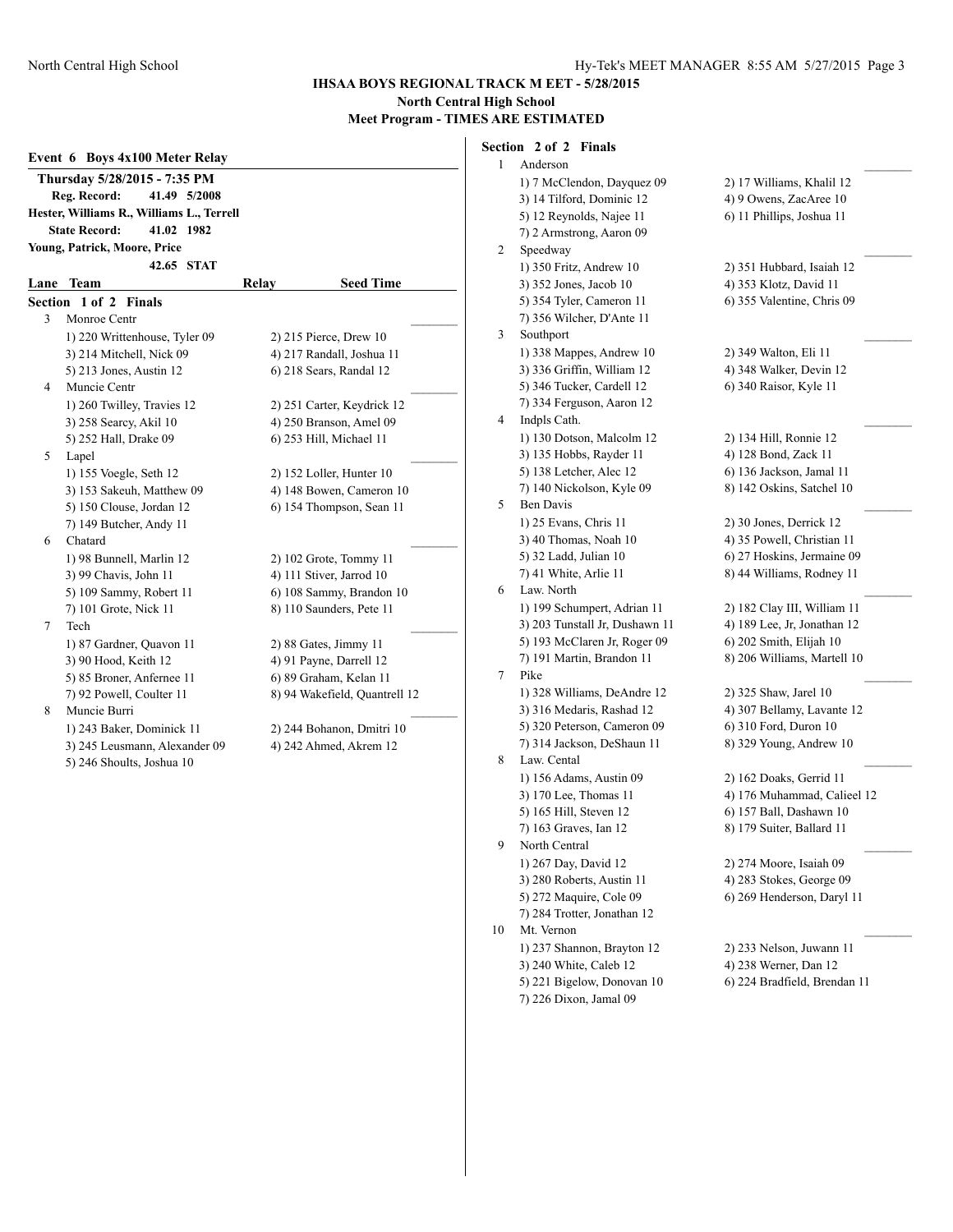|         | Event 11 Boys 4x400 Meter Relay                                                                                                              |                                                   |
|---------|----------------------------------------------------------------------------------------------------------------------------------------------|---------------------------------------------------|
|         | Thursday 5/28/2015 - 8:35 PM<br>Reg. Record:<br>3:15.94 5/1980<br><b>State Record:</b><br>3:13.66 1980<br>Carter, Peterson, Monagan, Burnett |                                                   |
|         | 3:21.06 STAT                                                                                                                                 |                                                   |
| Lane    | Team                                                                                                                                         | <b>Seed Time</b><br>Relay                         |
| Section | 1 of 2 Finals                                                                                                                                |                                                   |
| 3       | Monroe Centr                                                                                                                                 |                                                   |
|         | 1) 218 Sears, Randal 12                                                                                                                      | 2) 217 Randall, Joshua 11                         |
|         | 3) 210 Calhoun, Garrett 12                                                                                                                   | 4) 211 Drummer, Marcus 12                         |
|         | 5) 209 Burtley, Javarion 12                                                                                                                  | 6) 219 Smithson, Isaac 10                         |
| 4       | Ritter                                                                                                                                       |                                                   |
|         | 1) 117 Fierst, Jacob 12                                                                                                                      | 2) 121 Krieger, Kyle 11                           |
|         | 3) 115 Everett, Joe 11                                                                                                                       | 4) 116 Fierst, Aiden 10                           |
|         | 5) 114 Dimmitt, Nathan 10                                                                                                                    | 6) 123 Russell, Xavier 11                         |
|         | 7) 113 Brown, Jack 11                                                                                                                        |                                                   |
| 5       | Mt. Vernon                                                                                                                                   |                                                   |
|         | 1) 221 Bigelow, Donovan 10                                                                                                                   | 2) 239 Werner, Pete 10                            |
|         | 3) 238 Werner, Dan 12                                                                                                                        | 4) 233 Nelson, Juwann 11                          |
|         | 5) 230 House, Jordan 11                                                                                                                      | 6) 235 Ratekin, Braxton 12                        |
|         | 7) 232 Miller, Blake 10                                                                                                                      | 8) 225 Carver, Alex 09                            |
| 6       | Heritage Christi<br>1) 75 Adams, Jair 09                                                                                                     |                                                   |
|         | 3) 79 Lisby, Garrett 12                                                                                                                      | 2) 76 Gasken, Ethan 11<br>4) 80 Madsen, Andrew 11 |
|         | 5) 77 Hadley, Luke 11                                                                                                                        | 6) 78 Kopplin, Jacob 11                           |
|         | 7) 82 Pendleton, Jacob 11                                                                                                                    | 8) 83 Snyder, Caleb 12                            |
| 7       | <b>Brebeuf Jesuit</b>                                                                                                                        |                                                   |
|         | 1) 48 Fink, Matthew 10                                                                                                                       | 2) 50 Hardeman, Sam 11                            |
|         | 3) 51 Harless, Brady 10                                                                                                                      | 4) 56 Williamson, Evan 11                         |
|         | 5) 52 Howell, Conner 12                                                                                                                      | 6) 58 Wooldridge, John 12                         |
|         | 7) 53 Morelock, Robby 11                                                                                                                     | 8) 57 Winston, Terry 12                           |
| 8       | Muncie Centr                                                                                                                                 |                                                   |
|         | 1) 255 Jackson, Da'evon 12                                                                                                                   | 2) 256 Johnson, Javan 11                          |
|         | 3) 261 York, Isaiah 11                                                                                                                       | 4) 262 Young, Eliseus 09                          |
|         | 5) 259 Taylor, Gino 10                                                                                                                       | 6) 263 Young, Eliyahu 09                          |
|         |                                                                                                                                              |                                                   |

**Section 2 of 2 Finals** 1 Law. North 1) 203 Tunstall Jr, Dushawn 11 2) 188 Jerger, Timothy 12 3) 195 Nugen, Tyler 11 4) 192 Mason, Deangelo 10 5) 183 Demmings, Meddie 12 6) 198 Robinson, Deangelo 12 7) 181 Abram Jr, Alex 10 2 Southport 1) 343 Stroub, Charlie 11 2) 339 Miller, Amone 12 3) 349 Walton, Eli 11 4) 348 Walker, Devin 12 5) 331 Crook, Michael 09 6) 347 Wagner, Kevin 12 7) 340 Raisor, Kyle 11 8) 336 Griffin, William 12 3 North Central 1) 266 Carson, Justin 12 2) 272 Maquire, Cole 09 3) 278 Pryuer, Jaleel 11 4) 281 Rossebo, Alex 12 5) 276 Oakley, Darius 10 6) 271 Koczenasz, Jordan 12 7) 274 Moore, Isaiah 09 8) 285 Ware, Isaiah 10 4 Law. Cental \_\_\_\_\_\_\_\_\_ 1) 159 Barrett, Bryndon 11 2) 167 Jones, Rashawn 11 3) 168 Karnes-smith, Cartier 11 4) 169 Lawrence, Darin 12 5) 166 Jones, Dominique 10 6) 171 Lee, Tyrone 09 7) 178 Rush, Montez 11 8) 179 Suiter, Ballard 11 5 Ben Davis 1) 40 Thomas, Noah 10 2) 26 Goss, Harrison 11 3) 38 Smith, Sidney 12 4) 42 Wilkerson, Jordan 11 5) 30 Jones, Derrick 12 6) 27 Hoskins, Jermaine 09 7) 41 White, Arlie 11 8) 35 Powell, Christian 11  $6$  Pike  $\blacksquare$ 1) 321 Quinn, Quinn 12 2) 322 Ramsey, Deven 11 3) 324 Robinson, Adrian 11 4) 311 Garrett, Frank 12 5) 314 Jackson, DeShaun 11 6) 315 McGuire, Brandon 10 7) 325 Shaw, Jarel 10 8) 327 Vinson, Mychal 11 7 Pendleton He 1) 296 Taylor, Zack 12 2) 291 Hutchinson, Kaid 11 3) 293 McCallister, Mark 12 4) 298 Wilson, Ashton 11 5) 294 Miller, Dawson 10 6) 297 Theoharis, Alex 11 7) 295 Quiroga, Thomas 09 8 Chatard 1) 99 Chavis, John 11 2) 101 Grote, Nick 11 3) 110 Saunders, Pete 11 4) 111 Stiver, Jarrod 10 5) 109 Sammy, Robert 11 6) 108 Sammy, Brandon 10 7) 102 Grote, Tommy 11 8) 98 Bunnell, Marlin 12 9 Yorktown \_\_\_\_\_\_\_\_\_ 1) 367 Applegate, Brandt 09 2) 366 Allen, Dawson 10 3) 377 Mullins, Connor 12 4) 375 Miller, Riley 12 5) 369 Harvey, Blaine 11 6) 374 McNamara, Kevin 10 7) 376 Moore, Carson 12 8) 378 Smith, Bobby 09 10 Anderson \_\_\_\_\_\_\_\_\_ 1) 8 McIntosh, Dey 11 2) 15 West, Alonzo 12 3) 17 Williams, Khalil 12 4) 16 White, Semaj 11 5) 5 Jones, Xavier 11 6) 9 Owens, ZacAree 10 7) 3 Boatner, Noah 11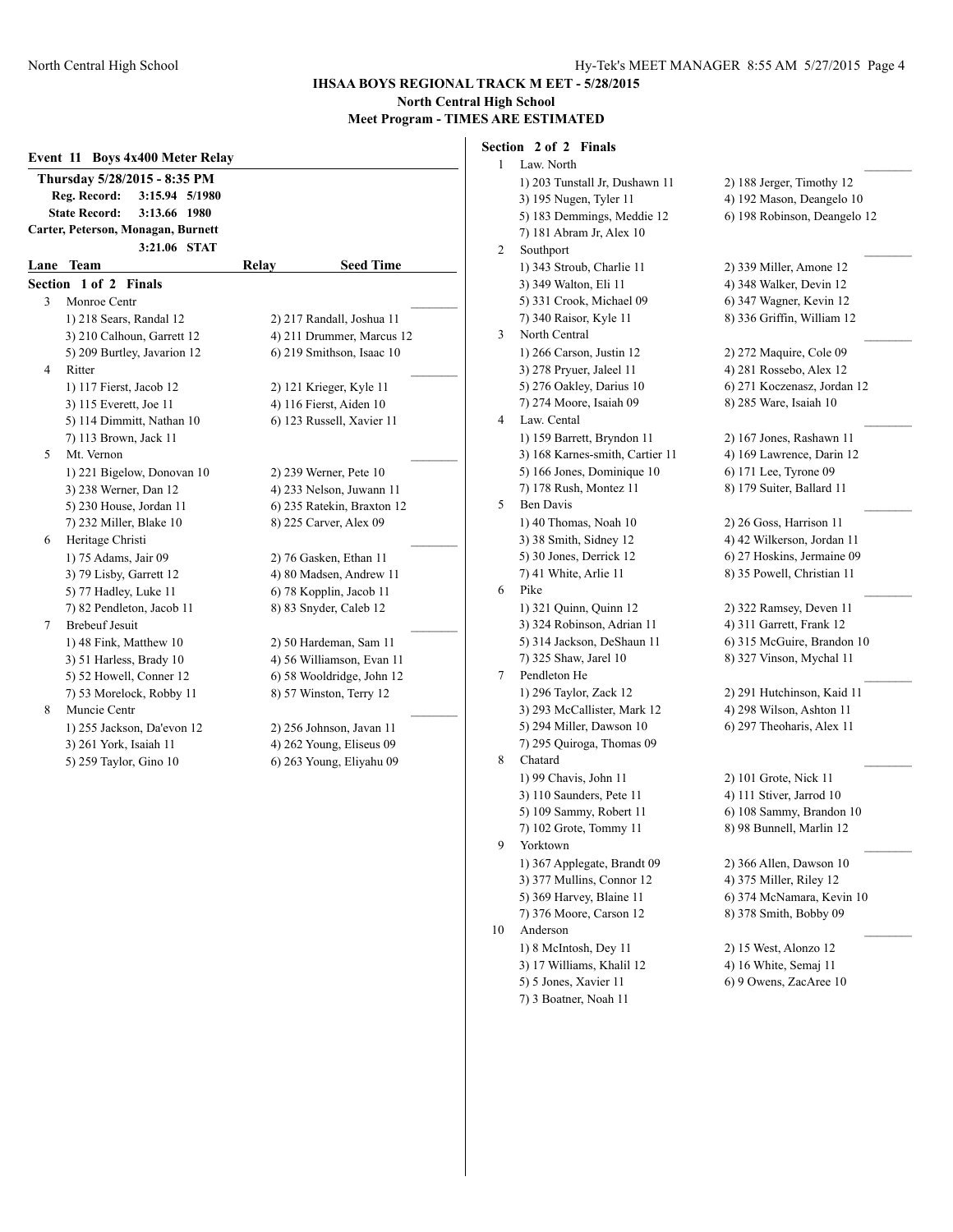### **Event 1 Boys 4x800 Meter Relay Thursday 5/28/2015 - 6:00 PM Reg. Record: 7:45.70 5/25/2006 Ball, Dietrick, Poore,Leone, Nelson, Kremer State Record: 7:38.62 2011 Turner, Claflin, Steele, Dorsey 7:56.23 STAT Lane Team Relay Seed Time Section 1 of 2 Finals** 1 Law. Cental 1) 159 Barrett, Bryndon 11 2) 173 Lukens, Andrew 11 3) 169 Lawrence, Darin 12 4) 160 Burrell, Keegan 12 5) 164 Greer, Josh 12 6) 172 Lukens, Alex 09 7) 175 Mcguire, Liam 10 8) 177 Patterson, B.J. 09 2 Chatard 1) 96 Atha, Mason 11 2) 100 Crawford, Jax 10 3) 104 Kellison, Jack 11 4) 107 Oldiges, Jon 11 5) 97 Banayote, Anthony 10 6) 106 Mark, Luke 10 7) 103 Hurley, Sean 10 8) 111 Stiver, Jarrod 10 3 Covenant Chr 1) 60 Davis, Hanniah 11 2) 61 Hurt, Abrahm 11 3) 62 Skinner, Ryan 12 4) 63 Strege, Ryan 09 4 Yorktown 1) 377 Mullins, Connor 12 2) 378 Smith, Bobby 09 3) 376 Moore, Carson 12 4) 374 McNamara, Kevin 10 5) 368 Clausen, Garrett 09 6) 369 Harvey, Blaine 11 7) 372 Kratz, Kevin 10 8) 379 Trulock, Wilson 11 5 Monroe Centr 1) 211 Drummer, Marcus 12 2) 216 Pollard-kennedy, Zane 10 3) 212 Grant, Jordan 12 4) 208 Brown, Justin 12 5) 210 Calhoun, Garrett 12 6) 219 Smithson, Isaac 10 6 Mt. Vernon \_\_\_\_\_\_\_\_\_ 1) 231 McDonald, Jimmy 12 2) 239 Werner, Pete 10 3) 223 Bozymski, Brian 11 4) 241 Wood, Brisco 11 5) 222 Bostic, Tyler 09 6) 236 Rush, Aaron 11 7) 225 Carver, Alex 09 8) 230 House, Jordan 11

**Section 2 of 2 Finals** 1 North Central 1) 266 Carson, Justin 12 2) 271 Koczenasz, Jordan 12 3) 281 Rossebo, Alex 12 4) 282 Smith, Conor 12 5) 278 Pryuer, Jaleel 11 6) 279 Rice, Solomon 12 7) 273 McGoff, Adam 10 8) 277 Payne-Martin, Jack 10 2 Brebeuf Jesuit 1) 46 Coffey, David 11 2) 48 Fink, Matthew 10 3) 51 Harless, Brady 10 4) 56 Williamson, Evan 11 5) 47 Dvornik, Ryan 12 6) 54 Snider, Zack 12 7) 55 Soto-lozada, Angel 12 8) 49 Gartenhaus, Matthew 12 3 Pike \_\_\_\_\_\_\_\_\_ 1) 317 Meyers, Quinn 11 2) 323 Richardson, Noah 11 3) 322 Ramsey, Deven 11 4) 309 Ellington, Marcus 11 5) 319 Ojerinde, Luku 09 6) 313 Hutchin, DeRoy 10 7) 312 Hamm, Maxx 11 8) 327 Vinson, Mychal 11 4 Law. North 1) 201 Silvester, Almulstapha 12 2) 185 Harris, Kyle 10 3) 195 Nugen, Tyler 11 4) 186 Hoeft, Ethan 12 5) 187 Hoskins, Matthew 11 6) 197 Reid, William 10 7) 188 Jerger, Timothy 12 8) 204 Williams, Aaron 09  $5$  Ritter  $\qquad \qquad \qquad$ 1) 125 Schepers, Luke 12 2) 126 Wehrle, Max 11 3) 122 Odell, Jona 12 4) 121 Krieger, Kyle 11 5) 117 Fierst, Jacob 12 6) 114 Dimmitt, Nathan 10 7) 124 Schepers, Connor 09 8) 116 Fierst, Aiden 10 6 Indpls Cath. \_\_\_\_\_\_\_\_\_ 1) 129 Cholewa, Dariusz 12 2) 131 Engle, Patrick 12 3) 137 King, Carter 12 4) 141 O'Neil, Patrick 12 5) 139 Mathioudakis, Rob 12 6) 132 Gresham, Patrick 11 7) 144 Will, Jacob 11 8) 145 Will, John 11 7 Anderson \_\_\_\_\_\_\_\_\_ 1) 13 Stevens, Austin 11 2) 5 Jones, Xavier 11 3) 3 Boatner, Noah 11 4) 6 Kabir, Jason 11 5) 4 Harvey, Tanner 09 6) 1 Amalfitano, Edward 09 8 Ben Davis 1) 22 Canales, Nate 12 2) 23 Carter, Adrian 12 3) 33 O'Day, Connor 12 4) 37 Pumphrey, Noah 11 5) 29 Jerrett, Jaden 11 6) 31 Knop, Jonathan 11 7) 18 Araya, Amanual 12 8) 28 Irons, Koro 11 9 Muncie Centr 1) 249 Bell, Tariq 10 2) 248 Bell, Francisco 10 3) 255 Jackson, Da'evon 12 4) 256 Johnson, Javan 11 5) 257 Privett, Jesse 11 6) 259 Taylor, Gino 10 10 Southport 1) 337 Kulia, Garkor 12 2) 333 Farino, Dominick 10 3) 341 Speiser, Scott 09 4) 344 Telez, Jose 09 5) 345 Torres, Luis 11 6) 342 Springer, Josh 12 7) 330 Basey, Wyatt 11 8) 335 Garrett, Max 10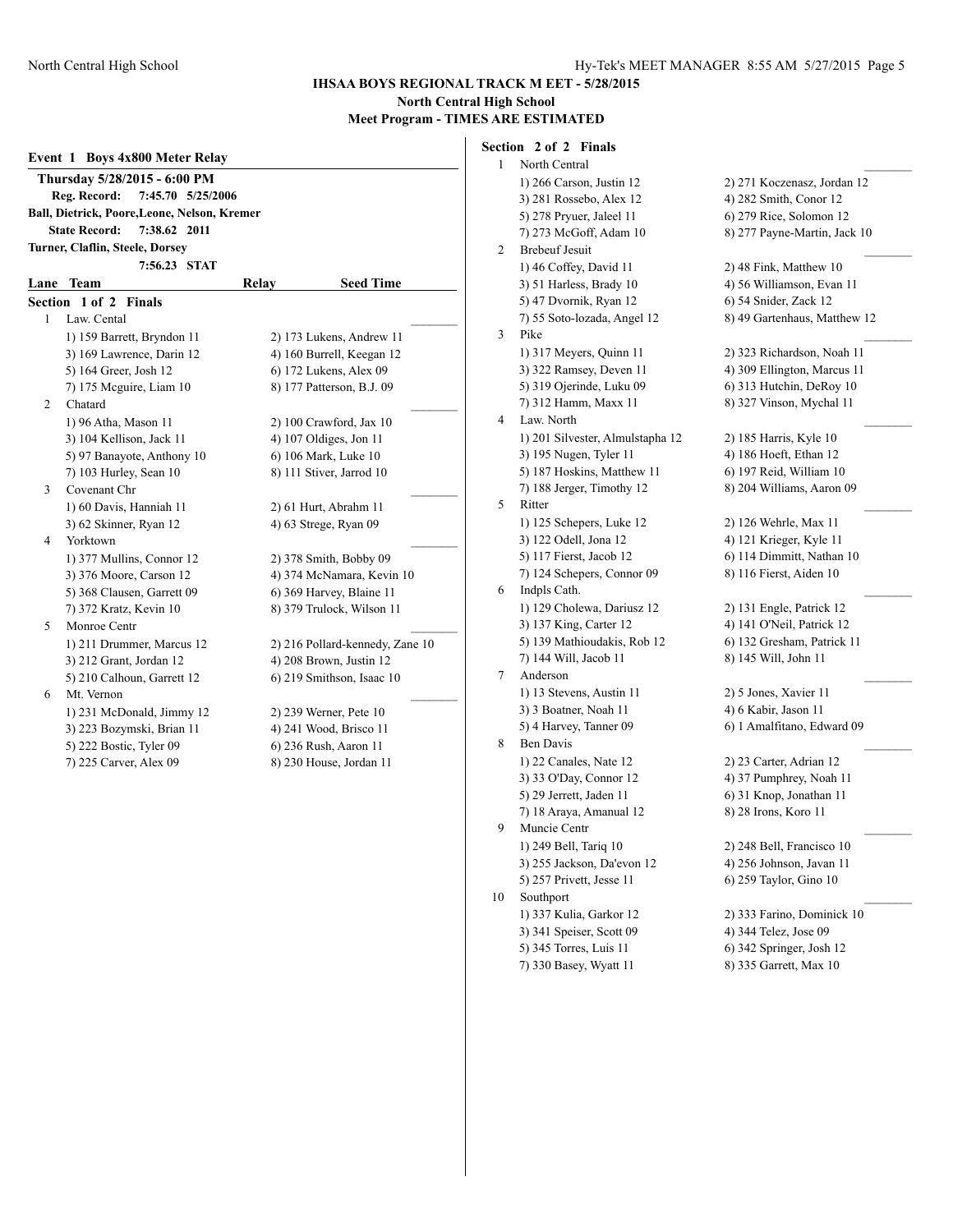**Event 12 Boys High Jump Thursday 5/28/2015 - 6:00 PM Reg. Record: 7-01.50 5/1998 Lamar Johnson State Record: 7-01.25 1977 Woodard,Jones, Shumpert 6-04.00 STAT Pos Name Yr School Seed Mark Flight 1 of 1 Finals** 1 209 Burtley, Javarion 12 Monroe Centr 2 259 Taylor, Gino 10 Muncie Centr 3 147 Neal, Aaron 11 Jay County 4 19 Bisal, Asmar 12 Ben Davis 5 289 Lee, Evan 11 Park Tudor 6 45 Madison, Jonah 10 Blue River V 7 343 Stroub, Charlie 11 Southport 8 101 Grote, Nick 11 Chatard 9 86 Gaddie, Greg 12 Tech 10 26 Goss, Harrison 11 Ben Davis 11 17 Williams, Khalil 12 Anderson 12 120 Johnson, Eli 10 Ritter 13 10 Patterson, Aubrey 12 Anderson 14 42 Wilkerson, Jordan 11 Ben Davis 15 207 Watkins, DaMarcus 12 Liberty Chri 16 318 Minor, Rahman 10 Pike **Event 16 Boys Pole Vault Thursday 5/28/2015 - 6:00 PM Reg. Record: 16-01 5/2009 Zach Saunders State Record: 17-00 2007 Corey Shank 14-04.00 STAT Pos Name Yr School Seed Mark Flight 1 of 1 Finals** 1 69 Foster, Anthony 10 Delta 2 85 Broner, Anfernee 11 Tech 3 196 Reeves, Tony 09 Law. North 4 133 Havens, David 09 Indpls Cath. 5 270 Karmazyn, Avaid 10 North Central 6 105 Mack, Jacob 11 Chatard \_\_\_\_\_\_\_\_\_ 7 200 Seni, Brandon 10 Law. North 8 340 Raisor, Kyle 11 Southport 9 179 Suiter, Ballard 11 Law. Cental 10 119 Houston, Cam 09 Ritter 11 52 Howell, Conner 12, Brebeuf Jesuit 12 293 McCallister, Mark 12 Pendleton He 13 227 Forsythe, Kyle 12 Mt. Vernon 14 93 Salazar, Jose 12 Tech 15 347 Wagner, Kevin 12 Southport 16 58 Wooldridge, John 12 Brebeuf Jesuit 17 36 Priddy, Caelan 12 Ben Davis 18 229 Hine, Lincoln 12 Mt. Vernon

**Event 15 Boys Long Jump Thursday 5/28/2015 - 6:00 PM Reg. Record: 24-08 5/2007 Traquincey Wilson State Record: 24-07.75 1995 Frank Young 22-02.50 STAT Pos Name Yr School Seed Mark Flight 1 of 2 Finals** 1 328 Williams, DeAndre 12 Pike 2 283 Stokes, George 09 North Central 3 311 Garrett, Frank 12 Pike 4 146 Wiseman, Malcolm 10 Indpls Cath. 5 287 Brimmage, Brent 10 Park Tudor 6 162 Doaks, Gerrid 11 Law. Cental \_\_\_\_\_\_\_\_\_ 7 25 Evans, Chris 11 Ben Davis 8 35 Powell, Christian 11 Ben Davis **Flight 2 of 2 Finals** 1 147 Neal, Aaron 11 Jay County 2 367 Applegate, Brandt 09 Yorktown 3 247 Bailey, Jeremiah 12 Muncie Centr 4 206 Williams, Martell 10 Law. North 5 194 Myers, Kivahni 11 Law. North 6 110 Saunders, Pete 11 Chatard \_\_\_\_\_\_\_\_\_ 7 207 Watkins, DaMarcus 12 Liberty Chri 8 301 Buchanan, Christian 11 Perry Meridi **Event 14 Boys Shot Put Thursday 5/28/2015 - 6:00 PM Reg. Record: 66-09 5/2008 Brandon Pounds State Record: 66-08.50 1997 Jeremy Allen 54-11.00 STAT Pos Name Yr School Seed Mark Flight 1 of 2 Finals** 1 360 Walters, Scott 12 Union City 2 364 Chalfant, Elijah 11 Winchester C 3 254 Hood, Dominique 12 Muncie Centr 4 237 Shannon, Brayton 12 Mt. Vernon 5 304 Robinson, Andrew 12 Perry Meridi 6 184 Dumas, MJ 11 Law. North 7 228 Gutierrez, Wyatt 12 Mt. Vernon 8 73 Riley, Aaron 10 Eastern Hanc **Flight 2 of 2 Finals** 1 174 Martinez, Ivan 11 Law. Cental 2 288 Downs, Marcus 12 Park Tudor 3 158 Bandy, Aaren 12 Law. Cental 4 95 Weathers, Rondell 11 Tech 5 290 Lowry, Logan 12 Park Tudor 6 34 Pitts, Dallas 12 Ben Davis \_\_\_\_\_\_\_\_\_

7 308 Buie, Nas 12 Pike 8 21 Brewer, Jalil 11 Ben Davis